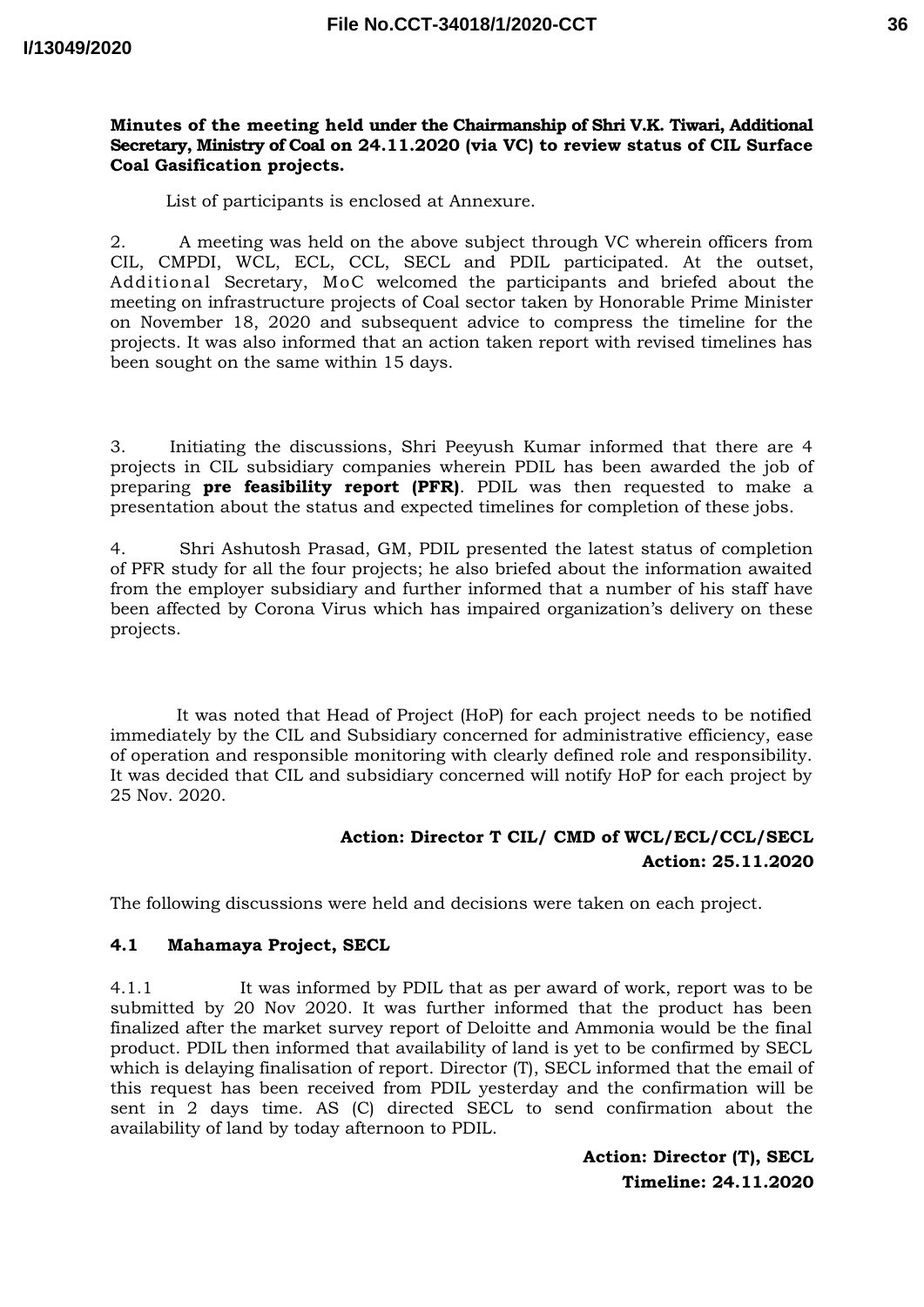4.1.2 PDIL was then advised to submit PFR by  $30<sup>th</sup>$  of this Month. PDIL assured to submit the draft report by 30.11.2020.

### **Action: Shri Ashutosh Prasad, GM, PDIL Timeline: 30.11.2020**

### **4.2 Utkarsh, WCL**

4.2.1 It was informed by PDIL that the product has been finalized after the market survey report of Deloitte and methanol may be the final product. PDIL then informed that availability of land is yet to be confirmed by SECL which is delaying finalisation of report. Director (T), WCL informed that confirmation of 65 Ha land was already given. Land is not an issue and WCL will make arrangement of land as per the requirement projected by PDIL which about 250 Acre. AS directed WCL to send confirmation about the availability of land by email by today to PDIL.

### **Action: Director (T), WCL Timeline: 24.11.2020**

4.2.2 PDIL was then advised to submit PFR by  $30<sup>th</sup>$  of this Month. PDIL assured to submit the draft report by 30.11.2020.

# **Action: Shri Ashutosh Prasad, GM, PDIL Timeline: 30.11.2020**

### **4.3 Shilpanchal, ECL**

4.3.1 It was informed by PDIL that the product has been finalized after the market survey report of Deloitte and methanol, SNG and Ammonium Nitrate may be the final products. PDIL then informed that availability of land is yet to be confirmed by ECL which is delaying finalisation of report. Director (T), ECL informed that confirmation of 50 Ha land was already gven. However, as desired confirmation of 160 Ha land will be given by today to PDIL.

### **Action: Director(T), ECL Timeline: 24.11.2020**

4.3.2 PDIL was then advised to submit the PFR by  $30<sup>th</sup>$  of this Month. PDIL mentioned that due to corona cases in PDIL, they are facing problem; however, PDIL assured to submit the draft report by 05.12.2020.

### **Action: Shri Ashutosh Prasad, GM, PDIL Timeline: 05.12.2020**

### **4.4 Ashoka, CCL**

4.4.1 It was informed by PDIL that the product has been finalized after the market survey report of Deloitte and SNG, Ammonia and Ammonium Nitrate may be the final products. PDIL mentioned the issue of availability of land. Director (T), CCL mentioned about availability of 250 Acre land whereas PDIL is asking for 350 Acre land. It was noted that 2 products can be made in available 250 Acre land. AS advised PDIL and CCL to meet today itself to decide about the products as per availability of land and finalize the same so as to facilitate PDIL in finalising draft report.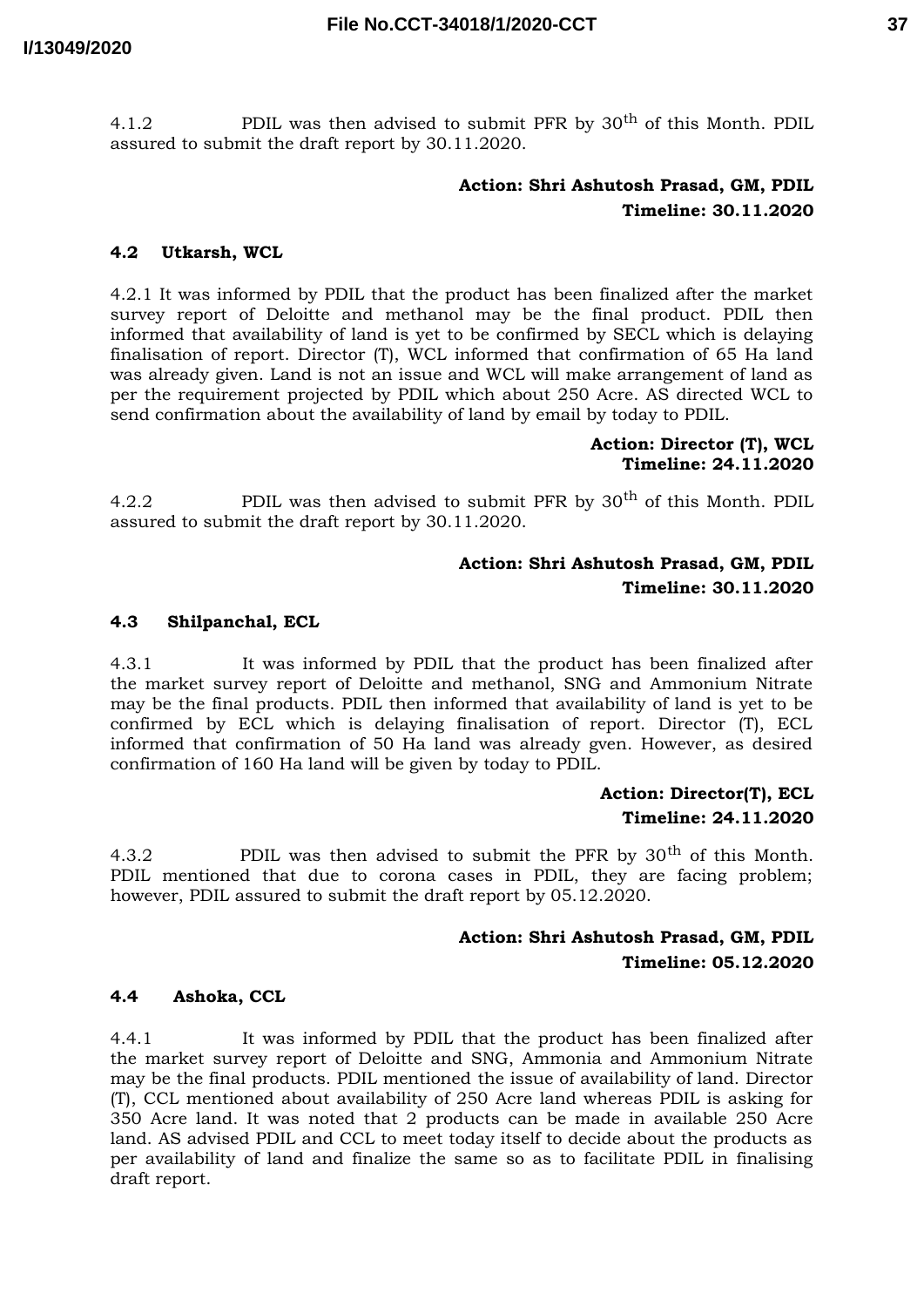# **Action: Director (T), CCL and PDIL Timeline: 24.11.2020**

4.4.2 PDIL was then advised to submit the PFR by  $30<sup>th</sup>$  of this Month. PDIL assured to submit the draft report by 07.12.2020.

## **Action: Shri Ashutosh Prasad, GM, PDIL Timeline: 07.12.2020**

5. PDIL was thereafter asked to leave the meeting and discussions were held on way ahead. GM, Coal Videsh CIL mentioned that in Dankuni tender peer review of the PFR study was done and the award of tender for preparation of bid documents were taken up after the peer review. It was also noted that the technical committee under the chairmanship of NITI Aayog had reviewed these projects on 3.11.2020 and certain observations were made which must be dealt during the peer review. In order to expedite the process of peer review, the following was decided.

5.1 MoC will take up with NITI Aayog for issuance of minutes of meeting of 3.11.2020 so as to incorporate it in the peer review.

# **Action: Peeyush Kumar, MoC**

### **Timeline: 27.11.2020**

5.2 CIL Coal Videsh to pass on information of the expert agencies in coal gasification based on participation in Dankuni pre-bid meeting and DCC tendering process so as to facilitate subsidiary companies to go for limited tender to complete peer review in shortest possible time.

## **Action: GM, Coal Videsh, CIL Timeline: 25.11.2020**

5.3 Subsidiary companies to obtain the terms of peer review done by CIL for DCC and incorporate the recommendations of technical committee of NITI Aayog so that limited tender can be done after submission of reports by PDIL.

### **Action: Director WCL/ECL/CCL/SECL Action: 30.11.2020**

5.4 It was informed by officers of coal Videsh that board approval will be required based on the report of peer review for taking up the project and for preparing tender documents. After finalisation of tendered value, detailed project report will have to be prepared for each project. All subsidiary companies were advised to make the timeline for commissioning the project based on today's discussions and decisions and submit timeline considering the period required for various activities and also keeping in mind urgency. Subsidiary companies should take help from DCC timeline to find out various activities involved and expected time taken in these activities. The timeline for the projects must be submitted to MoC by 30.11.2020.

# **Action: Director WCL/ECL/CCL/SECL Action: 30.11.2020**

6. After the discussion on these 4 projects, CCL and WCL were asked to go offline and discussions were held on the progress of Dankuni project.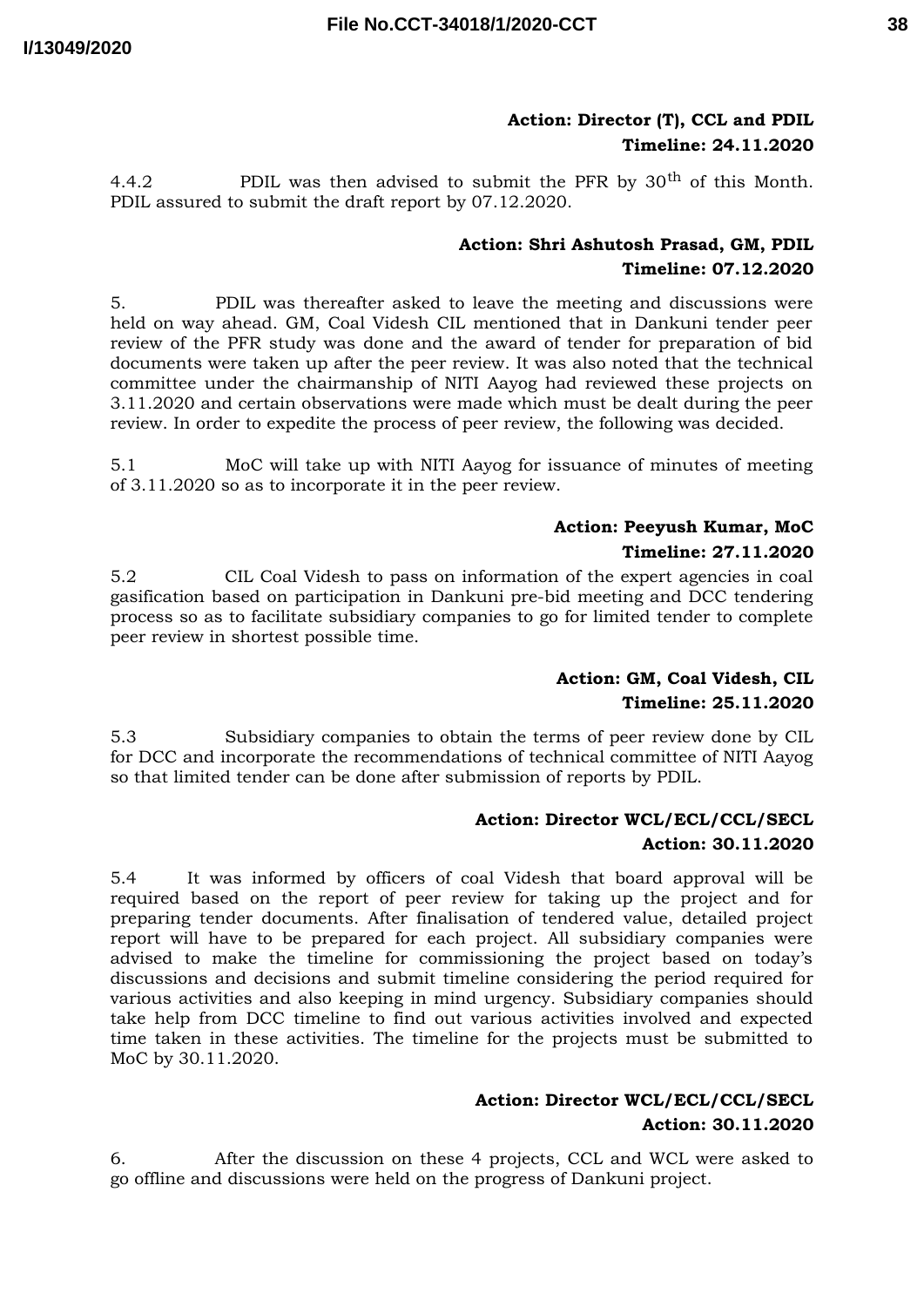6.1 At the outset, AS Coal desired to know as to who is the Head of Project (HoP) of DCC. GM, Coal Videsh informed that Coal Videsh Division of CIL is taking care of the tendering part. DT, SECL also confirmed that present GM, Dankuni under SECL is not dealing with this project and SECL has not much idea about the activities of the project. AS, thereafter directed that all Coal gasification projects must have a HoP duly designated immediately. He advised that HoP of each project of CIL and subsidiary must be communicated to MoC by 25.11.2020.

### **Action: Director T CIL/ CMD of WCL/ECL/CCL/SECL Action: 25.11.2020**

7. During the discussion it was not clear as to what actions have been taken so far for making the land available for construction of new plant, closure of earlier plant and various contracts associated with it, availability of desired quality of coal and obtaining various approvals in this regard. Director T SECL mentioned that the present plant is stopped since May 2020 and SECL is taking actions to dispose off various products lying in the campus. AS Coal observed that in the absence of a Project Head it is difficult to fix the timeline for various actions to be taken up for Dankuni project. However, GM Coal Videsh should examine the pending issues and prepare a timeline which be submitted to MoC by 27.11.2020 to be reviewed regularly.

## **Action: GM, Coal Videsh, CIL Timeline: 27.11.2020**

5. Meeting ended with vote of thanks to Chair.